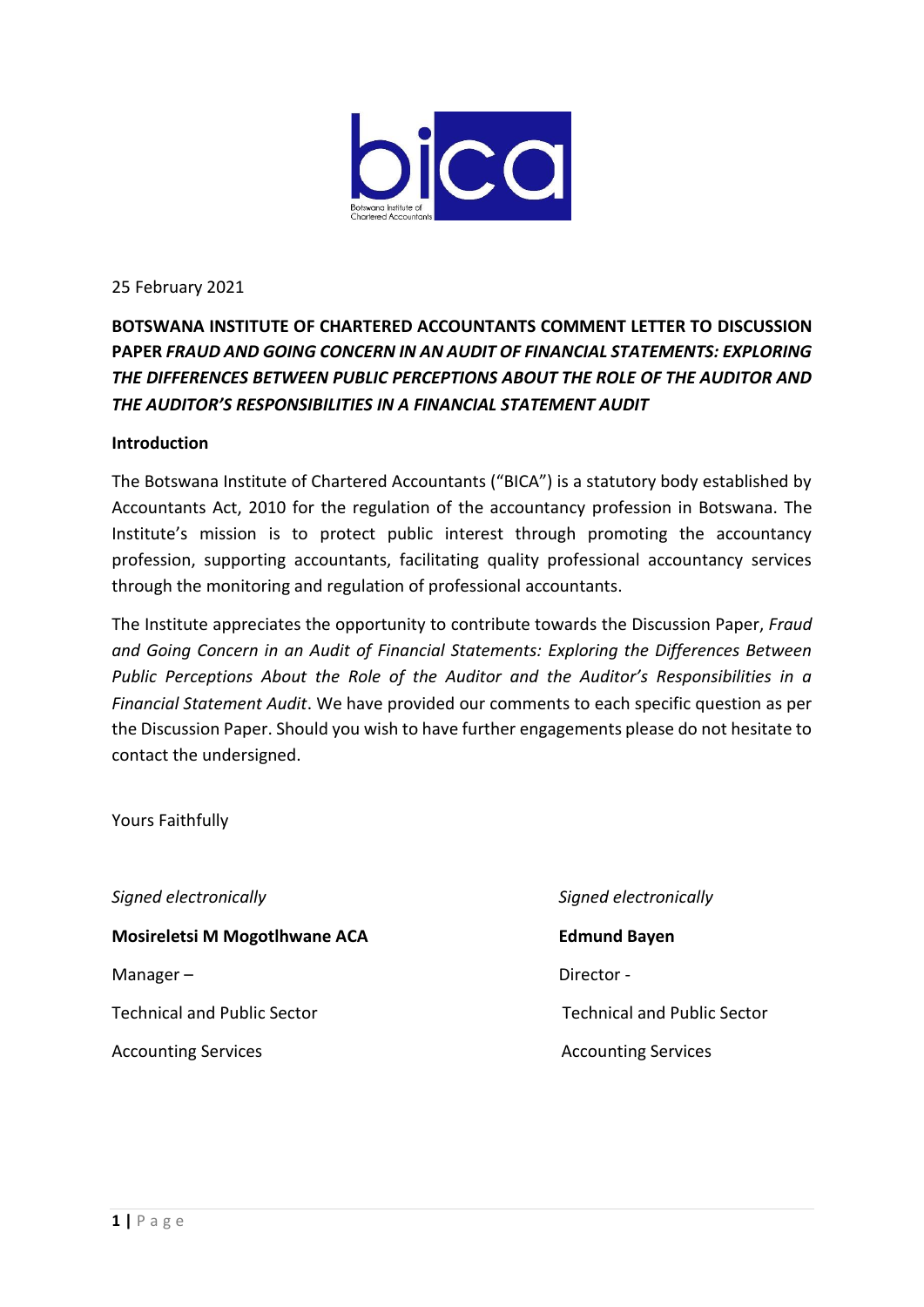#### **RESPONSES TO SPECIFIC QUESTIONS**

#### **Question 1**

**In regard to the expectation gap (see Section I):**

**a) What do you think is the main cause of the expectation gap relating to fraud and going concern in an audit of financial statements?**

#### **Response:**

The main contributor to the expectation gap is the *knowledge gap.* More often the public, including those charged with governance, lack the basic principle of what financial statements audit entails. In most cases the expectation is that the auditor has the responsibility of detecting fraud and assessing an entity's going concern. For this reason, investors often attempt to take action against the auditors when things go wrong for any period for which the auditor issued an unmodified report.

**b) In your view, what could be done, by the IAASB and/or others (please specify), to narrow the expectation gap related to fraud and going concern in an audit of financial statements?**

#### **Response:**

National Audit Regulators should take the responsibility of educating the public about the nature of an audit of financial statements. The main focus should be those charged with governance and Institutional investors. This will reduce the knowledge gap and help better decision making by those charged with governance and investors.

At the moment there are a few audit regulators across the world. In Africa, there are less than 10 Audit specific regulators, out of 54 countries. This means the work of auditors goes unchecked and therefore performance gap will continue to widen. Jurisdictions should take reasonable steps to come up with measures to ensure that the audit profession is regulated and their work reviewed against the adopted auditing standards.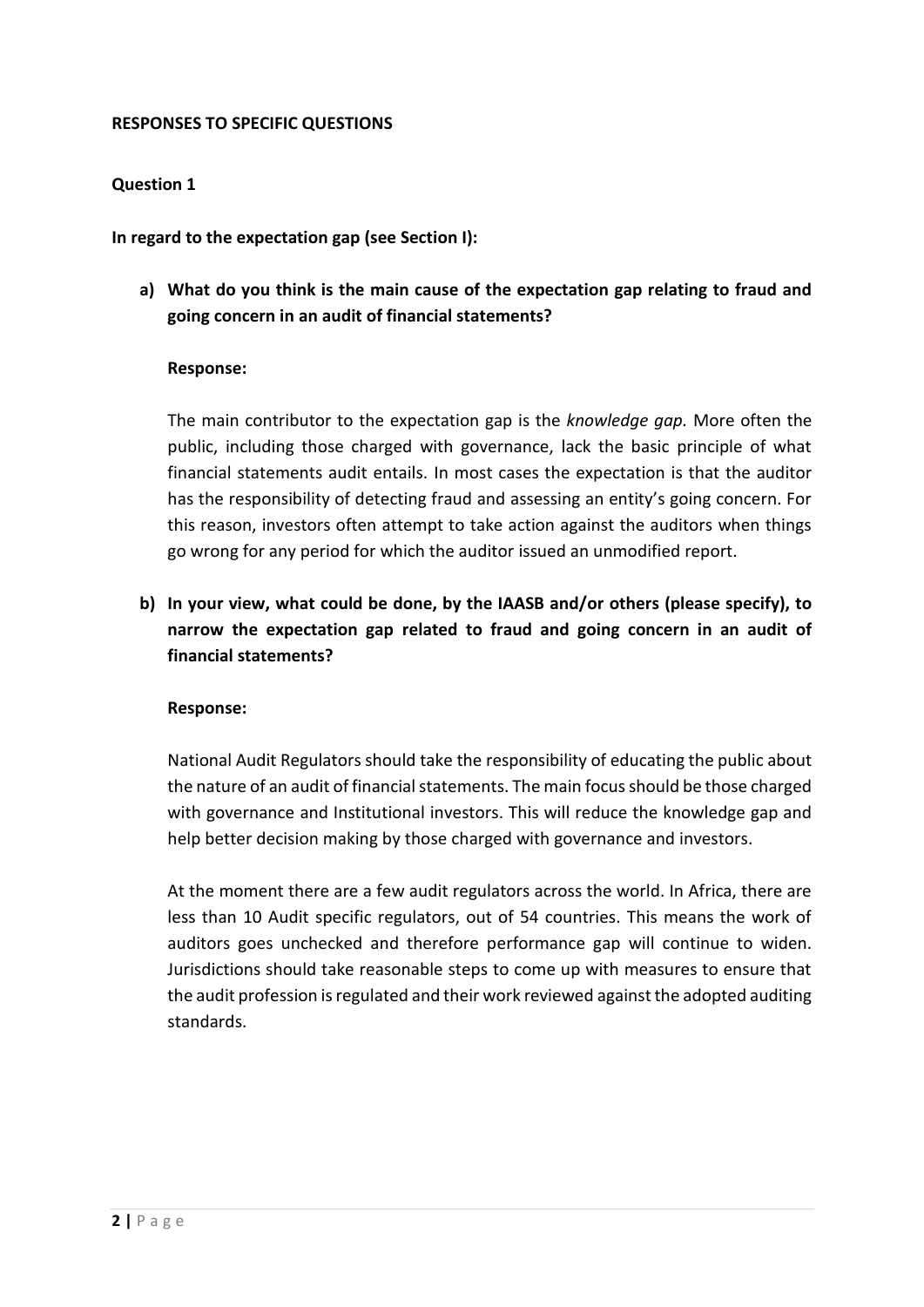## **Question 2**

**This paper sets out the auditor's current requirements in relation to fraud in an audit of financial statements, and some of the issues and challenges that have been raised with respect to this (see Sections II and IV). In your view:** 

**a) Should the auditor have enhanced or more requirements with regard to fraud in an audit of financial statements? If yes, in what areas?**

#### **Response**

The current requirements are sufficient. Increasing the auditor's responsibility with regards to fraud will perpetuate the already existing knowledge gap.

- **b) Is there a need for enhanced procedures only for certain entities or in specific circumstances? If yes:**
	- **i) For what types of entities or in what circumstances?**
	- **ii) What enhancements are needed?**
	- **iii) Should these changes be made within the ISAs or outside the scope of an audit (e.g., a different engagement)? Please explain your answer.**

#### **Response**

ISA 240, requires an auditor to identify and assess an entity's risks of material misstatements due to fraud or error at the financial statements level and at the assertion level. This requirement is enough guidance for auditors to consider different circumstances when identifying risk of materials misstatement due to fraud. Fraud cannot be blankly associated with certain entities and therefore it would not be necessary to enhances procedures only for certain entities.

Generally, certain entities are prone to fraud due to nature of operations. And this is covered under the risk assessment process that auditors perform during audits. Since the ISAs are detailed regarding review of risk when performing an audit, sufficient guidance is already provided.

**c) Would requiring a "suspicious mindset" contribute to enhanced fraud identification when planning and performing the audit? Why or why not?**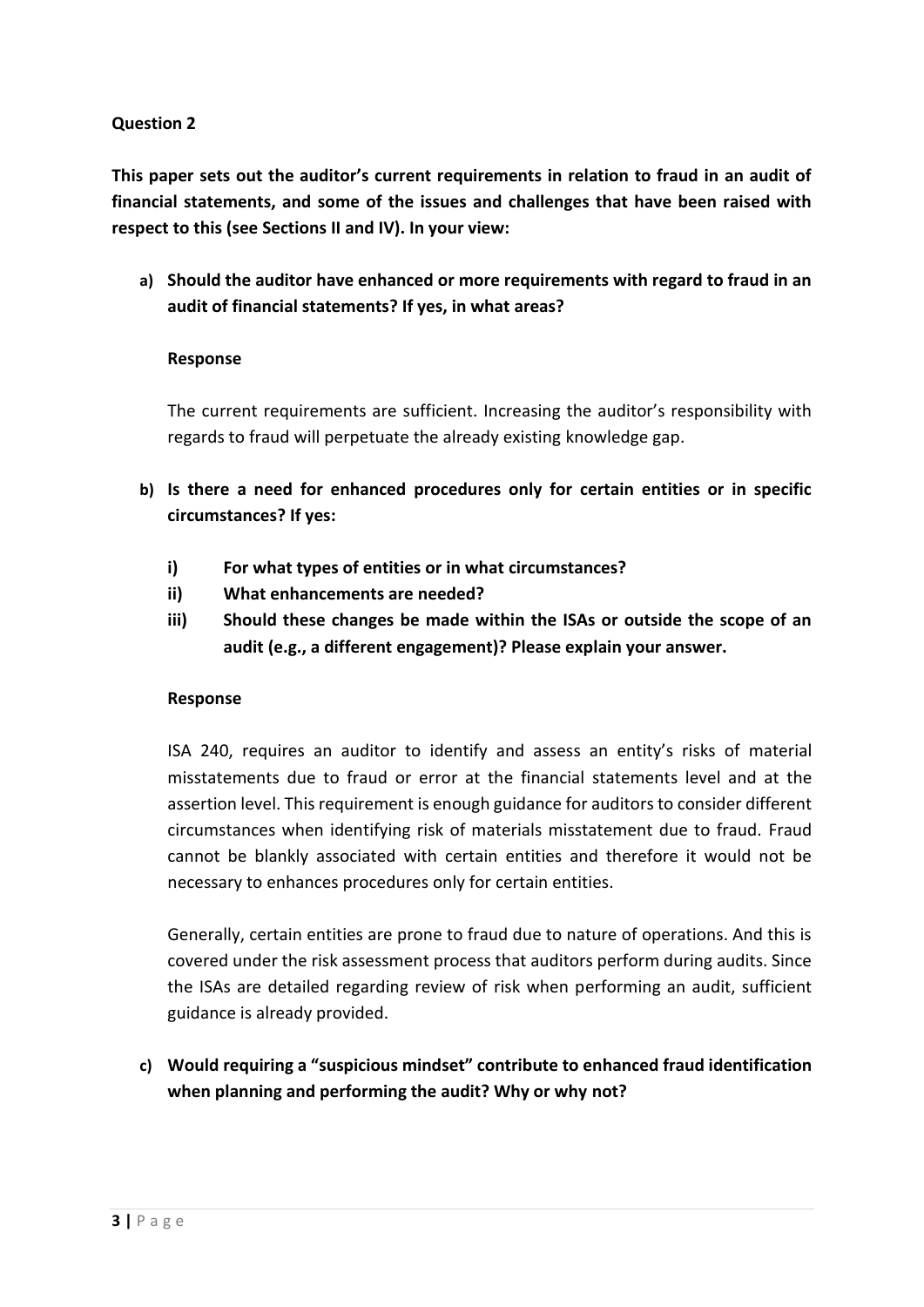**i) Should the IAASB enhance the auditor's considerations around fraud to include a "suspicious mindset"? If yes, for all audits or only in some circumstances?**

### **Response**

Requiring a "suspicious mindset" implies that the auditor will be doing a forensic accounting engagement and would exacerbate the expectation gap. Requirements for professional scepticism are sufficient to allow the auditor to identify risks of material misstatements due to fraud.

**d) Do you believe more transparency is needed about the auditor's work in relation to fraud in an audit of financial statements? If yes, what additional information is needed and how should this information be communicated (e.g. in communications with those charged with governance, in the auditor's report, etc.)?**

### **Response**

The current audit report illustrations in ISA 700 have clear guidance for responsibilities of both directors and auditors particularly with respect to the area of material misstatement due to fraud or error. ISA 240 further requires the auditor to obtain management representation letter acknowledging their responsibility of preventing and detecting fraud. This responsibility is disclosed in the audit report as well. There is therefore no need for further transparency of the auditor's work than is already disclosed.

## **Question 3**

**This paper sets out the auditor's current requirements in relation to going concern in an audit of financial statements, and some of the issues and challenges that have been raised with respect to this (see Sections III and IV). In your view:**

**a) Should the auditor have enhanced or more requirements with regard to going concern in an audit of financial statements? If yes, in what areas?**

#### **Response**

The current requirements are sufficient. Increasing the auditor's responsibility in relation to going concern will perpetuate the already existing knowledge gap.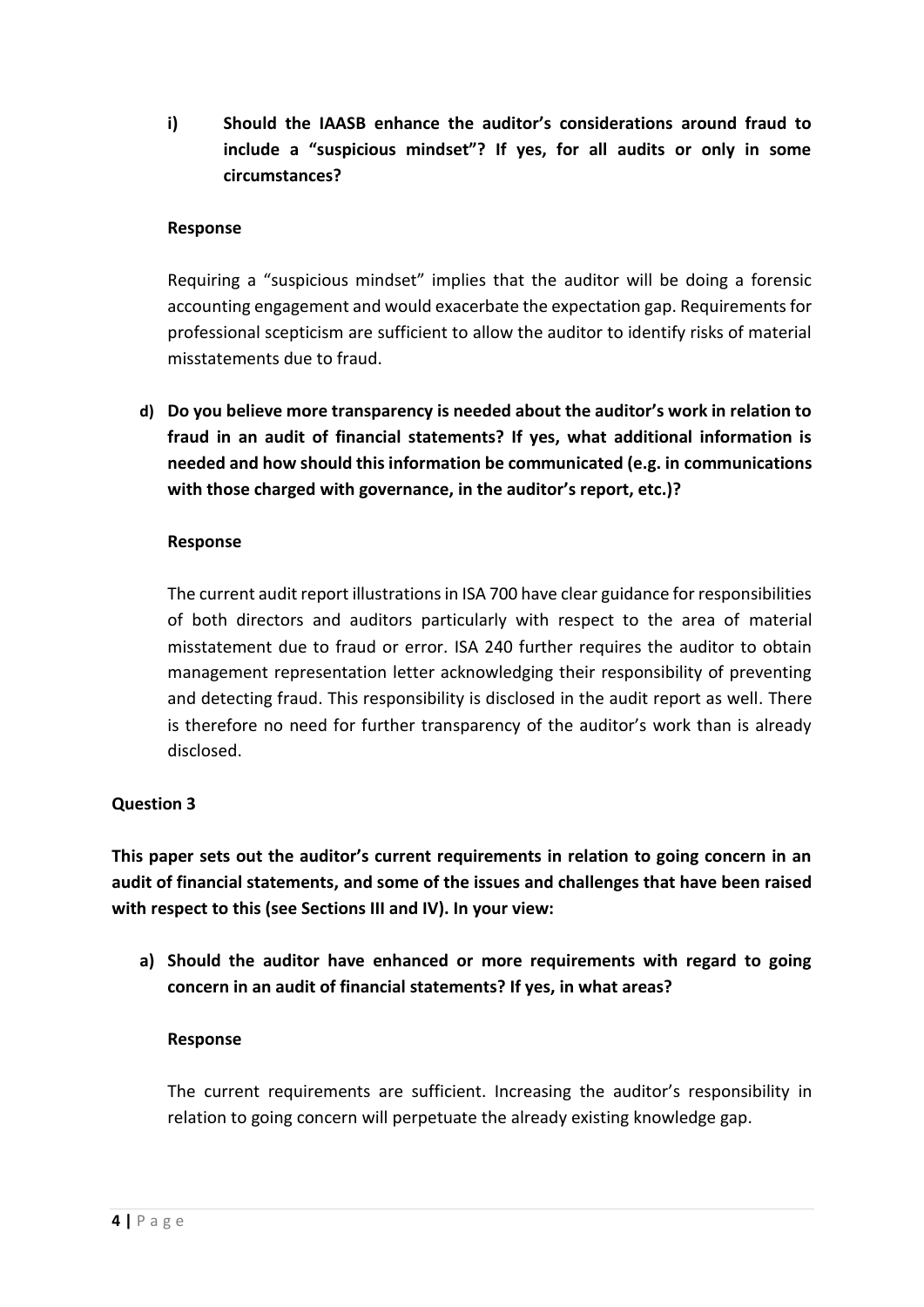- **b) Is there a need for enhanced procedures only for certain entities or in specific circumstances? If yes:**
	- **i) For what types of entities or in what circumstances?**
	- **ii) What enhancements are needed?**
	- **iii) Should these changes be made within the ISAs or outside the scope of an audit (e.g., a different engagement)? Please explain your answer.**

### **Response**

ISA 570 gives clearly guidance to the auditor regarding consideration for management's assessment for the entity's going concern. There is no need to enhances procedures because any further procedure will lead to increased expectation gap and management's responsibility overshadowed.

- **c) Do you believe more transparency is needed:**
	- **i) About the auditor's work in relation to going concern in an audit of financial statements? If yes, what additional information is needed and how should this information be communicated (e.g., in communications with those charged with governance, in the auditor's report, etc.)?**
	- **ii) About going concern, outside of the auditor's work relating to going concern? If yes, what further information should be provided, where should this information be provided, and what action is required to put this into effect?**

## **Response**

The current audit report illustrations in ISA 700 have clear guidance for responsibilities of both directors and auditors particularly with respect to the going concern assessment. ISA 570 further requires the auditor to obtain management representation letter acknowledging their responsibility of assessing the entity's ability to continue as a going concern. This responsibility is disclosed in the audit report as well. There is therefore no need for further transparency of the auditor's work than is already disclosed.